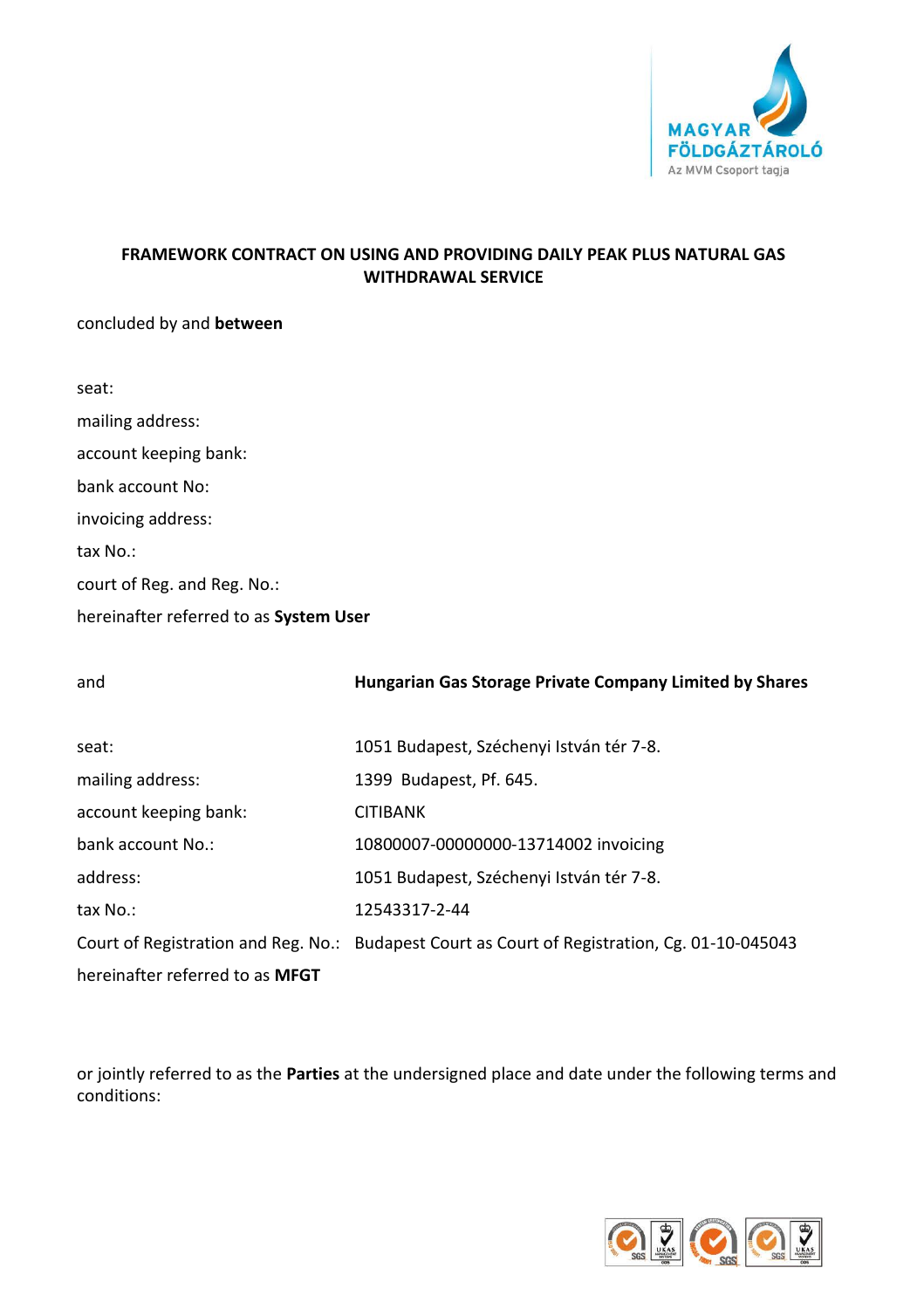

### **I SUBJECT AND DURATION OF FRAMEWORK CONTRACT**

- 1. The subject matter of this Framework Contract on Using and Providing Daily Peak Plus Natural Gas Withdrawal Service (hereinafter referred to as Framework Contract) is the firm withdrawal of the natural gas owned by the System User from the Hungarian underground gas storage facilities owned and operated by MFGT according to the quantity parameters as per Chapter III. Within Daily Peak Plus Natural Gas Withdrawal service, the System User can purchase additional daily withdrawal capacity at the existing minimum technological ratio in addition to its booked withdrawal capacity. Daily withdrawal peak capacity thus booked facilitates the faster withdrawal of the natural gas injected into the already existing working gas capacity earlier contracted by the System User pursuant to the Natural Gas Storage Contract (hereinafter referred to as master contract). Withdrawal peak capacities booked within Daily Peak Plus Natural Gas Withdrawal service shall be settled separately, and will not be combined with the fees of already existing capacities already booked in the master contract. Booked withdrawal capacities available under the annual master contract and the daily withdrawal capacity can be used together.
- 2. As per this Framework Contract, the System User can submit its Daily Peak Plus withdrawal peak capacity booking request pursuant to Section III/2, and book capacity if confirmed by MFGT.

Pursuant to this Framework Contract, the System User does not commit itself to actually book any additional daily withdrawal capacity.

Pursuant to this Framework Contract, MFGT shall commit itself to provide additional daily withdrawal capacities only if:

(i) actually available additional daily withdrawal capacity exists and

(ii) there are no technical obstacles preventing the provision of additional daily withdrawal capacities and

(iii) the System User does not have overdue debts of any kind to MFGT.

- 3. Parties agree that the System User has a natural gas storage master contract and storage capacity booking at the minimum technological ratio for the storage year of 2015-2016, which shall also be the conditions of concluding this Framework Contract.
- 4. Parties shall contract for using and providing Daily Peak Plus Natural Gas Withdrawal Service (additional daily withdrawal capacity). Pursuant to this Framework Contract, MFGT shall withdraw gas from the natural gas storage facility based on the capacity booking of the System User submitted and confirmed as per Section III/2.
- 5. The period relevant to this contract shall be from 06:00 hours on 2015 until 06:00 hours on **201**, which shall be part of the withdrawal period announced by MFGT.

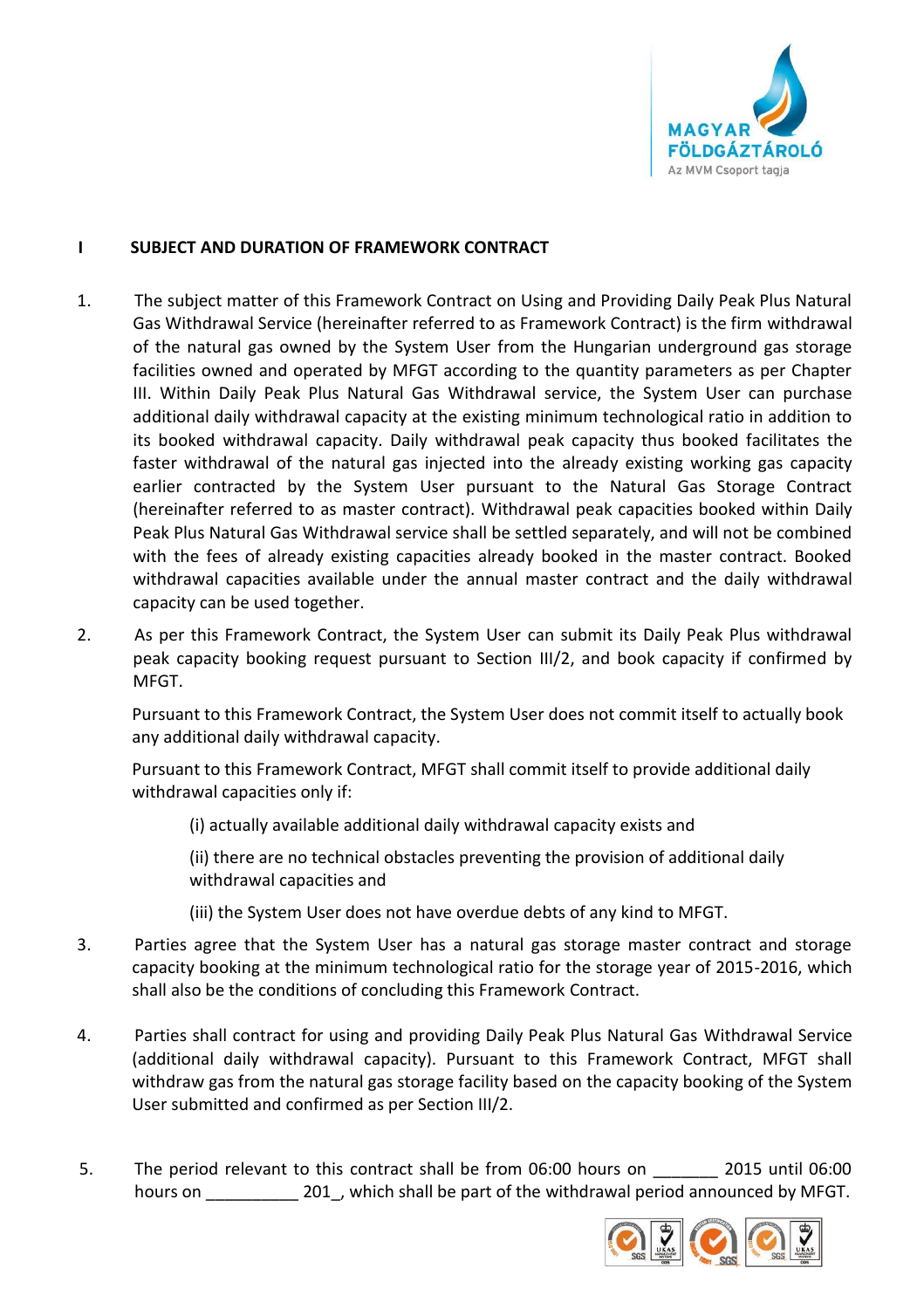

#### **II. GENERAL TERMS**

- 1. In issues not regulated by the Contract, the provisions of the General Terms and Conditions (hereinafter referred to as ÁSZF), Annex No. 5 of the Code of Business Conduct shall apply.
- 2. By signing this Contract, the System User shall acknowledge to have fully read and understood the content of  $\angle$ ASZF herein mentioned – as available on the MFGT web page [\(www.magyarfoldgaztarolo.hu\)](http://www.eon-foldgaz-storage.com/) – and considers it to be the part of this Contract, and so agrees to be bound by it. Parties shall deem the content of ÁSZF annexed to the Code of Business Conduct approved by MEKH (HEPURA) to be the same as the usual contracting practice.
	- 3. Special conditions not stipulated in the ÁSZF shall be specified in this Contract.

## **III. PROVISION OF STORAGE CAPACITIES**

1. The amount of Daily Peak Plus withdrawal peak capacities booked by the System User shall depend on capacity bookings requested by the System User – and confirmed by MFGT.

The System User can nominate its booking request towards MFGT for the relevant gas days also by email.

If the System User's request is confirmed by MFGT, a specific contract on using Daily Peak Plus withdrawal peak capacities is concluded by and between the parties for that given day.

The basis of settlement shall be the amount of capacity confirmed by MFGT.

- 2. Requests for Daily Peak Plus withdrawal peak capacities shall be submitted and confirmed (conclusion of the specific contract on daily bookings) as per this Section. In order to use Daily Peak Plus withdrawal peak capacities, System User shall submit to MFGT its additional withdrawal capacity request until 16:00 hours on the preceding gas day. Only the contact person(s) specified in the contract shall be entitled to make nominations in connection with the Daily Peak Plus withdrawal peak capacity product. MFGT shall confirm it to the System User until 17:00 hours if the Daily Peak Plus withdrawal peak capacities are available in the required quantity. The specific Contract on Using and Providing Daily Peak Plus Withdrawal Peak Capacity is concluded for the given gas day when MFGT confirms the capacity request.
- 3. As per this present contract, MFGT shall not be obliged to provide withdrawal capacities exceeding the peak capacities stipulated by Section III.1 of the Framework Contract.

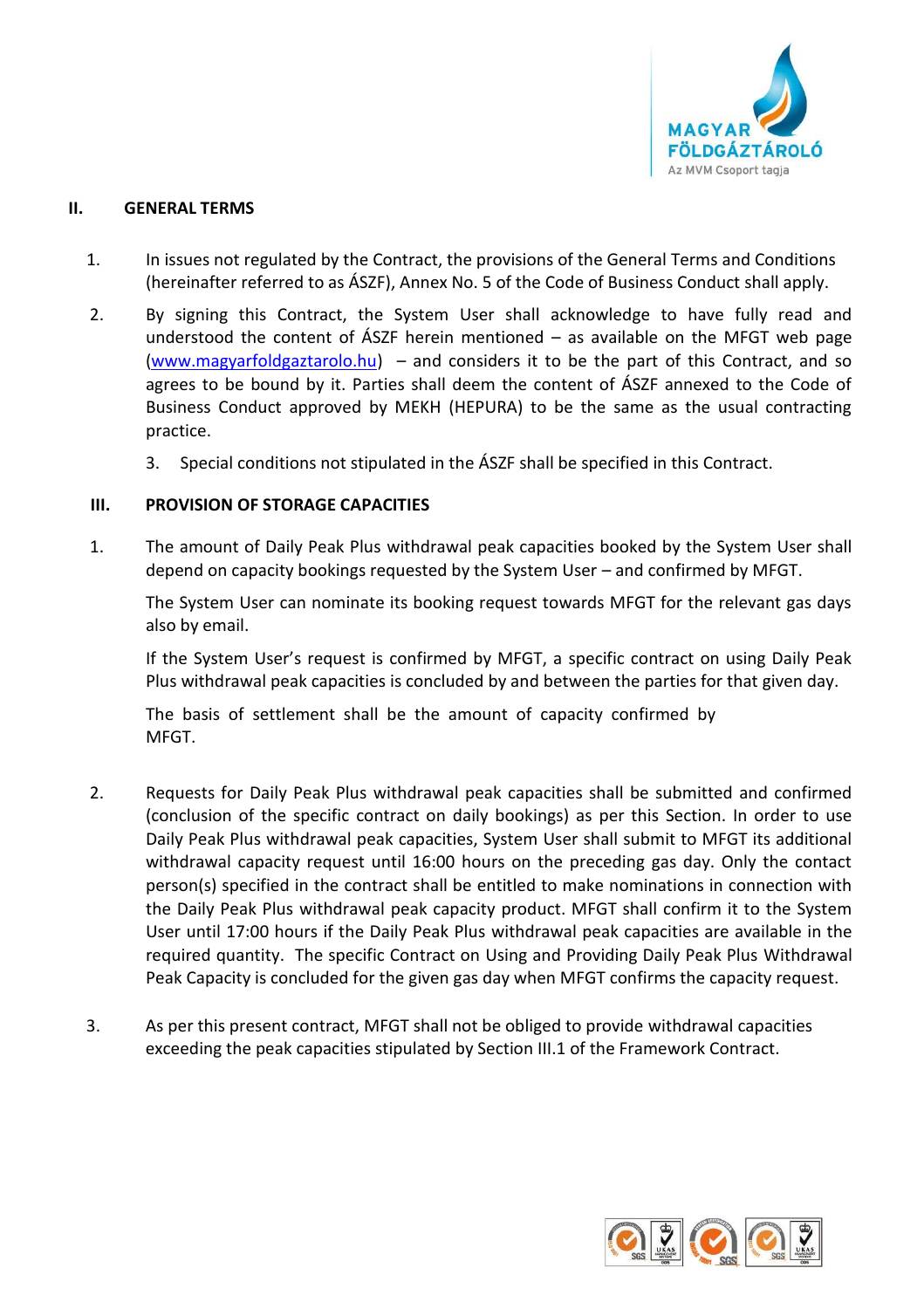

4. Daily Peak Plus withdrawal peak capacities booked by the System User may not be subject to secondary capacity trading, and such transactions will not be recorded on the IT Platform by MFGT.

#### **IV. NATURAL GAS DELIVERY AND ACCEPTANCE, MEASUREMENT, SETTLEMENT**

According to Section 1.3.2 of the Code of Business Conduct, MFGT manages the storage facilities as a unified whole. Natural gas delivery and acceptance, measurement and settlement shall be carried out in line with the annual natural gas storage master contract.

#### **V. OPERATIVE FLOW OF INFORMATION**

- 1. In the course of its daily activities, MFGT shall cooperate with the transmission system operator to fulfil its obligations towards the System User.
- 2. Parties ensure that besides the regular contacts specified in this present Contract, they shall notify each other of all incidents which may have an effect on their cooperation, and they facilitate smooth communication via consultation opportunities and proper dataflow.
- 3. Information and data flow between the Parties shall be governed by the Grid Code and the ÁSZF.

#### **VI. DAILY PEAK PLUS NATURAL GAS WITHDRAWAL SERVICE FEE**

1. The daily fee of the service

additional withdrawal capacity fee: HUF 0.325 + VAT/ kWh / day

The System User shall pay the service fee following the reference month, based on the daily additional withdrawal (peak) capacities booked in total in the given month, which fee shall exclude the volume fees.

2. Following the reference month, MFGT shall issue the invoice based on the additional withdrawal (peak) capacity requests submitted by the System User and confirmed by MFGT. The total sum of volume fees shall be invoiced pursuant to the applicable Tariff Decree, each month upon the actual monthly volume turnover, periodically in line with Section 58, Subsection (1) Act No. CXXVII of 2007 on Value Added Tax (VAT Act),

### **VII. GOVERNING LAW, SETTLEMENT OF DISPUTES**

As to both the contract and any arising disputes, the rules of the Hungarian law shall apply.

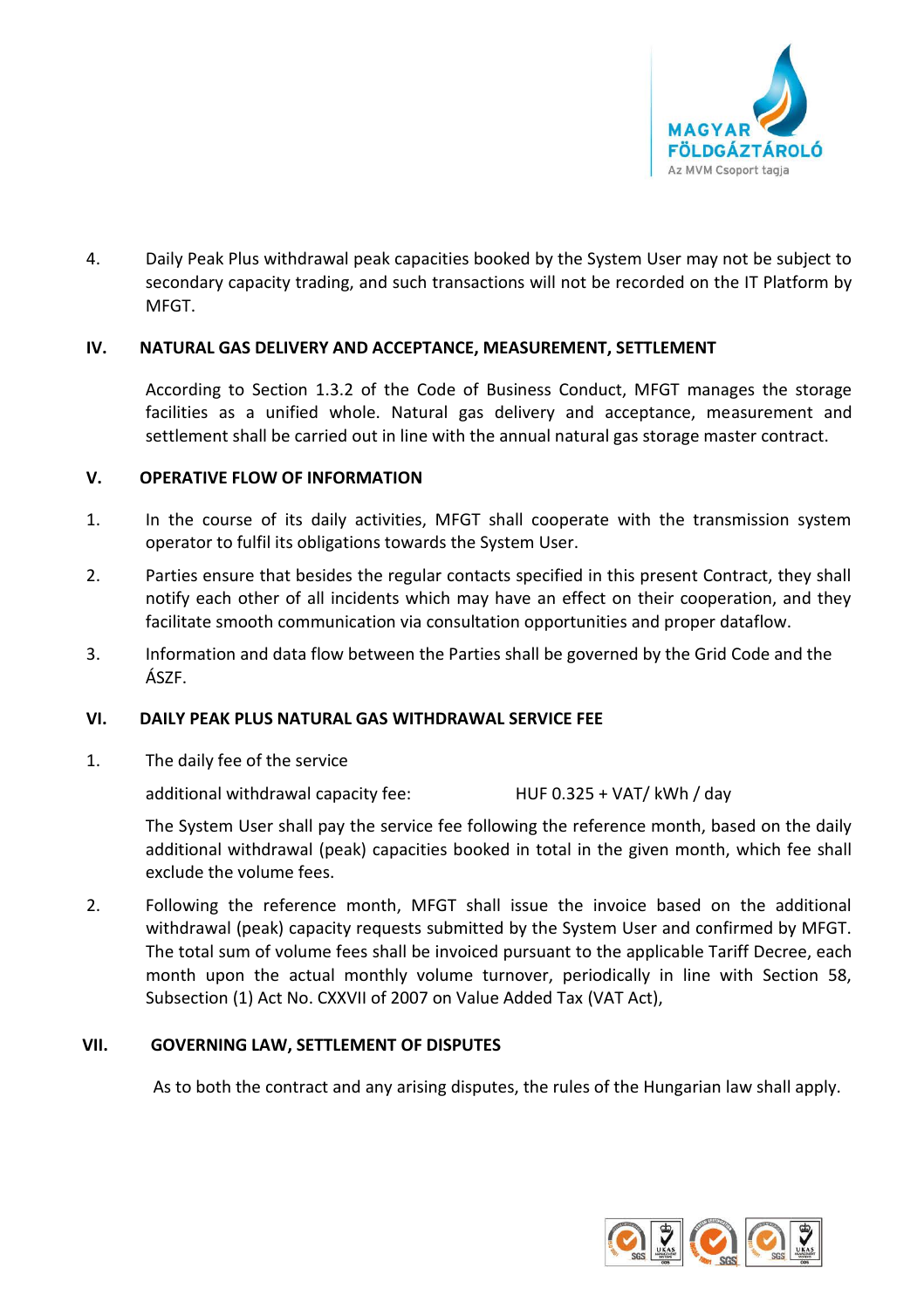

Parties shall agree to settle the disputes relating to the framework contract primarily via amicable negotiation.

Failing such settlement in any disputes arising from or relating to the contract or its breach, termination, validity or interpretation, both parties hereby agree to subject themselves to the exclusive jurisdiction of the Arbitration Court in the Energy (Budapest), provided that the Court of Arbitration proceeds according to its own Rules of Procedure. The number of arbitrators shall be three. The language of procedure shall be Hungarian.

#### **VIII. ENTRY INTO FORCE**

This Framework Contract shall be concluded and shall take effect on the day of signature by both parties, and shall be effective for a definite period until 06:00 hours on 01.04.2016.

#### **IX. GUARANTEES**

- 1. By signing this framework contract and in its statement ("Statement") provided on a separate sheet, the System User shall grant its consent to MFGT to use the guarantee provided by the System User under the annual capacity booking contract between the parties also in case of payment default as per this Framework Contract. The Statement shall be annexed to this Framework Contract.
- 2. System User shall understand that in case it has overdue payment obligation to MFGT as per this Framework Contract, System User cannot submit any capacity request as per this Framework Contract.

#### **X. MISCELLANEOUS PROVISIONS**

1. Contact Persons

#### **In issues related to the Contract**:

On behalf of the System User:

Phone:

Fax:

email:

On behalf of MFGT:

Phone:

Fax:

email: